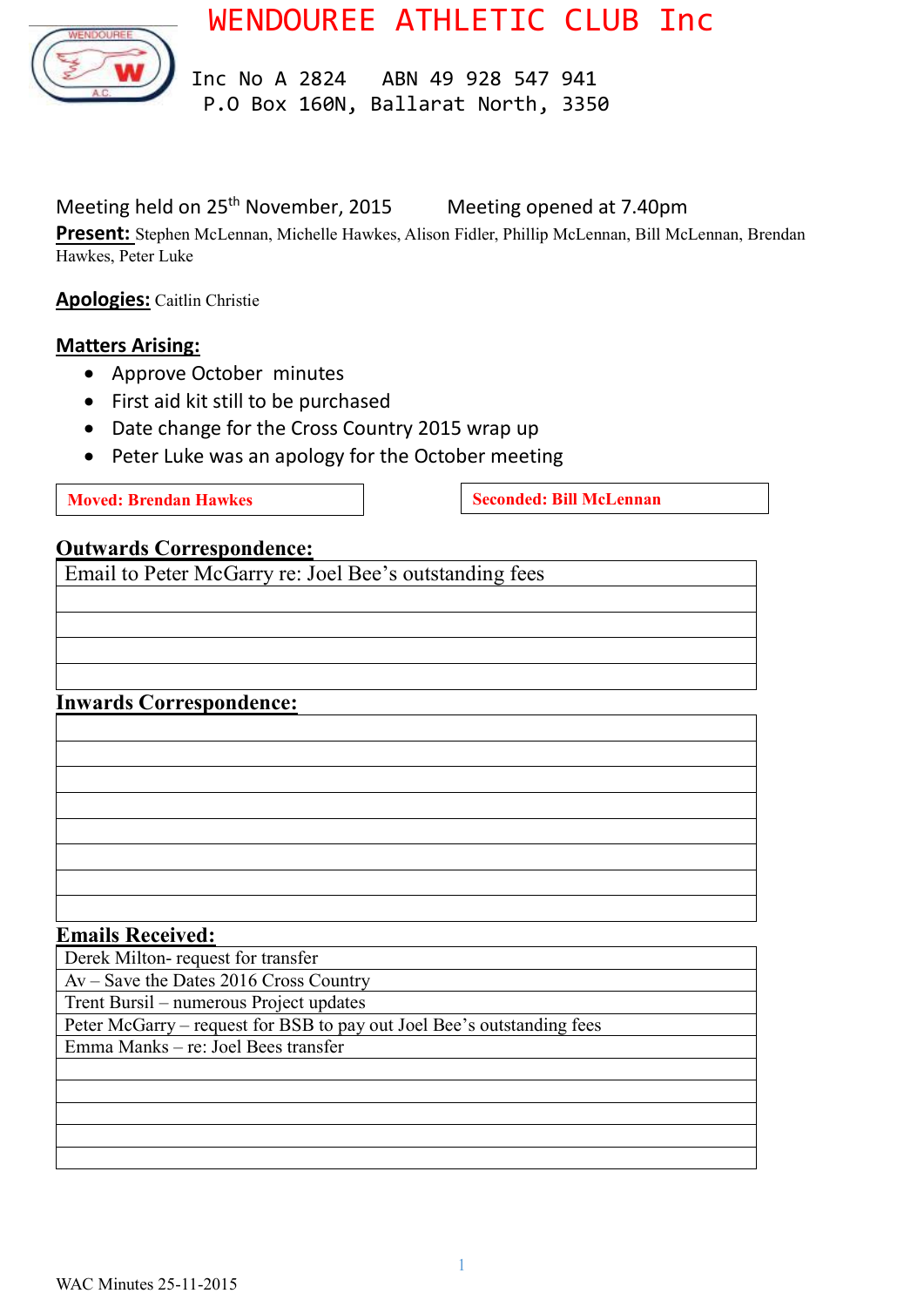# **Accounts For Payment:**

| <b>Name</b>     | <b>Item</b>         | <b>Amount</b> |
|-----------------|---------------------|---------------|
| Michelle Hawkes | <b>State Relays</b> | \$570.00      |
|                 |                     |               |
|                 |                     |               |
|                 |                     |               |
|                 |                     |               |
|                 |                     |               |
|                 | <b>Total:</b>       | \$570.00      |

**Moved:** Nev Down **Seconded: Peter Luke** 

**Moved:** Alison Fidler **Seconded:** Brendan Hawkes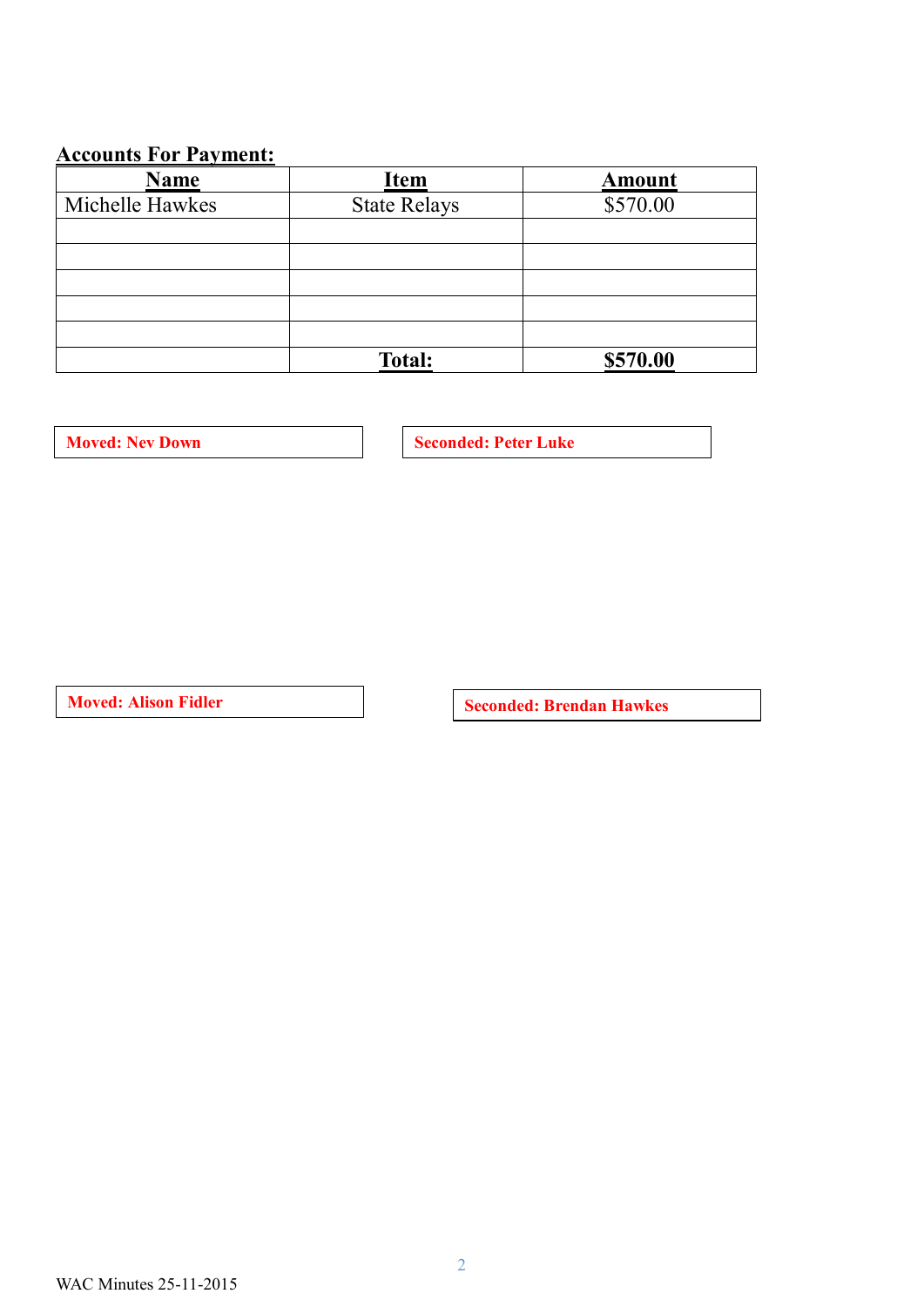### **Reports:**

#### **Financial Report** - (Alison Fidler)

Fund are going well

#### **Social Report -** (Michelle Hawkes)

Our second BBQ was a huge success and the announcement of the captions went well. Next social day 19/12. A Xmas theme. And then have a BBQ on the 30<sup>th</sup> January to celebrate end of a great season. Then check out the Yatch club, Golf house, Freight, Ballarat Golf club for a break up on the Friday18<sup>th</sup> March or Saturday 19<sup>th</sup> March.

#### **Fundraising report -** (Steve McLennan)

Little Aths BBQ is going very well. We just need a few more senior athletes to help out.

#### **Woady Yaloak Report -** (Peter Luke)

Going very well and lots of fundraising for extra equipment and singlets. 90 kids registered. Really try to get kids to follow through to senior aths.

#### **BRAC Report -** (Steve McLennan)

Av have set age limits on junior athletes doing Steeple, Pole Vault, hurdles and hammer, rule 8E Raffle tickets for Collis apparel

Combined 8km with YCW cross country

Bendigo have advised that Bendigo clubs will join and combine as one.

Brac concerns people need to send to AV as soon as Shield season finishes. Eg. Throws,hurdles height/weight.

#### **Track Report -** (Nev Down)

Shield has had around 150 athletes each week, the points systems is helping with that. Alternative round a little down in numbers which was expected.

Wendouree are going very well in all age groups. We need to make sure we fill the premiership events each week.

Our track captains are Natasha Typuszak and Corey Baker and vice captains are Ashlea Bylsma and Elijah Dale they were all very proud to accept the positions.

We have 19 teams competing at the State Relays this weekend.

#### **Junior Report -** (Michelle Hawkes)

Friday nights have still been very busy even though the weather has not been favourable at times. Santa will be there on the 4<sup>th</sup> Dec when we finish for the Christmas break.

#### **Cross Co**u**ntry Report – (**Michelle Hawkes)

The wrap up for the previous season is now on Wednesday  $2<sup>nd</sup>$  December  $(27.30 \text{pm})$ .

**Moved:** Michelle Hawkes **Seconded:** Bill McLennan